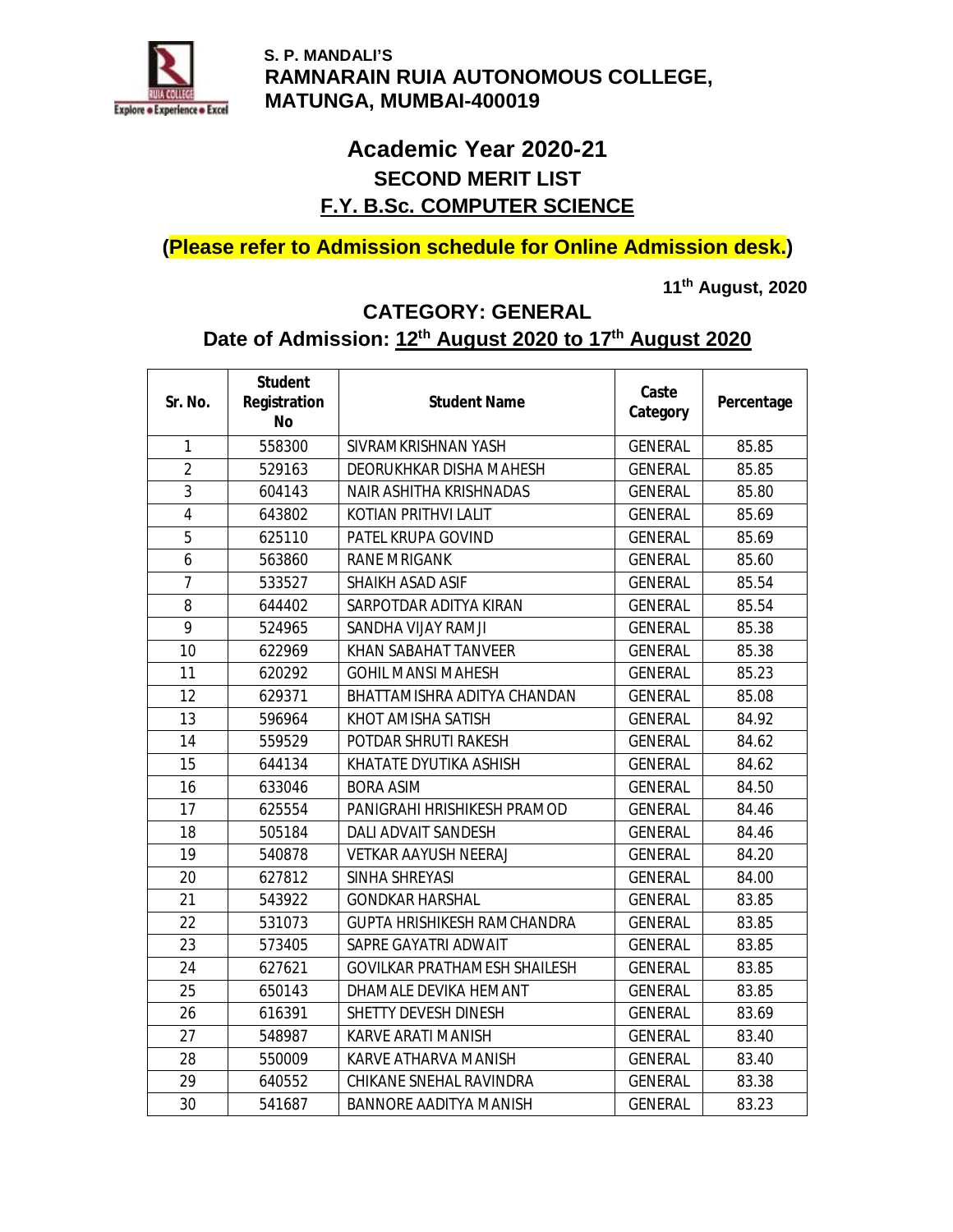

# **Academic Year 2020-21 SECOND MERIT LIST F.Y. B.Sc. COMPUTER SCIENCE**

## **(Please refer to Admission schedule for Online Admission desk.)**

| Sr. No. | <b>Student</b><br>Registration<br>No | <b>Student Name</b>             | Caste<br>Category | Percentage |
|---------|--------------------------------------|---------------------------------|-------------------|------------|
| 31      | 575673                               | <b>NAIR GOKUL RAVINDRAN</b>     | <b>GENERAL</b>    | 83.23      |
| 32      | 623385                               | <b>VERMA VIVEK SURESH</b>       | <b>GENERAL</b>    | 83.23      |
| 33      | 627514                               | KUMAR TANYA ASHWANI             | <b>GENERAL</b>    | 83.20      |
| 34      | 603205                               | JADHAV HARSH SHARAD             | <b>GENERAL</b>    | 83.08      |
| 35      | 518862                               | PHATAK AMEY RAJAN               | <b>GENERAL</b>    | 83.08      |
| 36      | 651418                               | NATARAJAN SURYAA                | <b>GENERAL</b>    | 83.00      |
| 37      | 520155                               | <b>PHATAK ANURAG</b>            | <b>GENERAL</b>    | 82.92      |
| 38      | 525535                               | <b>DUBE KUSHAL</b>              | <b>GENERAL</b>    | 82.80      |
| 39      | 598134                               | <b>BADADE DHANASHREE SACHIN</b> | <b>GENERAL</b>    | 82.77      |
| 40      | 553451*                              | <b>MORE ANISH NITIN</b>         | <b>GENERAL</b>    | 82.77      |
| 41      | 611166                               | PP AKHIL MOHANDAS               | <b>GENERAL</b>    | 82.62      |
| 42      | 611567                               | <b>RAI SIDDHANT RAKESH</b>      | <b>GENERAL</b>    | 82.62      |
| 43      | 513712                               | RAJA BHUVANESWARYI              | <b>GENERAL</b>    | 82.62      |
| 44      | 594243*                              | <b>MAHATA TANISHA</b>           | <b>GENERAL</b>    | 82.60      |
| 45      | 652442*                              | <b>NAIR VARUN</b>               | <b>GENERAL</b>    | 82.46      |
| 46      | 630362                               | ARYA NITESH MAHENDRA            | <b>GENERAL</b>    | 82.40      |
| 47      | 534211                               | <b>ANAND KIRAN</b>              | <b>GENERAL</b>    | 82.31      |
| 48      | 546650                               | PIMPUDE MAYUR YOGESH            | <b>GENERAL</b>    | 82.31      |
| 49      | 629968                               | <b>GUPTA RHEA VINOD</b>         | <b>GENERAL</b>    | 82.31      |
| 50      | 589589                               | <b>JOSE LLOYD</b>               | <b>GENERAL</b>    | 82.31      |
| 51      | 618678                               | <b>HIRLEKAR SOHAM</b>           | <b>GENERAL</b>    | 82.15      |
| 52      | 614175                               | HARMALKAR NIHARIKA VINAYAK      | <b>GENERAL</b>    | 82.00      |
| 53      | 528871                               | <b>GAWDE SEJAL SUNIL</b>        | <b>GENERAL</b>    | 82.00      |

### **CATEGORY: EWS**

| Sr. No. | Student<br>Registration<br>No | <b>Student Name</b>  | Caste<br>Category | Percentage |
|---------|-------------------------------|----------------------|-------------------|------------|
|         | 588137                        | KAWALE MANAV MANGESH | EWS               | 68.00      |
|         | 627613                        | YEWALE OMKAR VIKAS   | <b>EWS</b>        | 74.46      |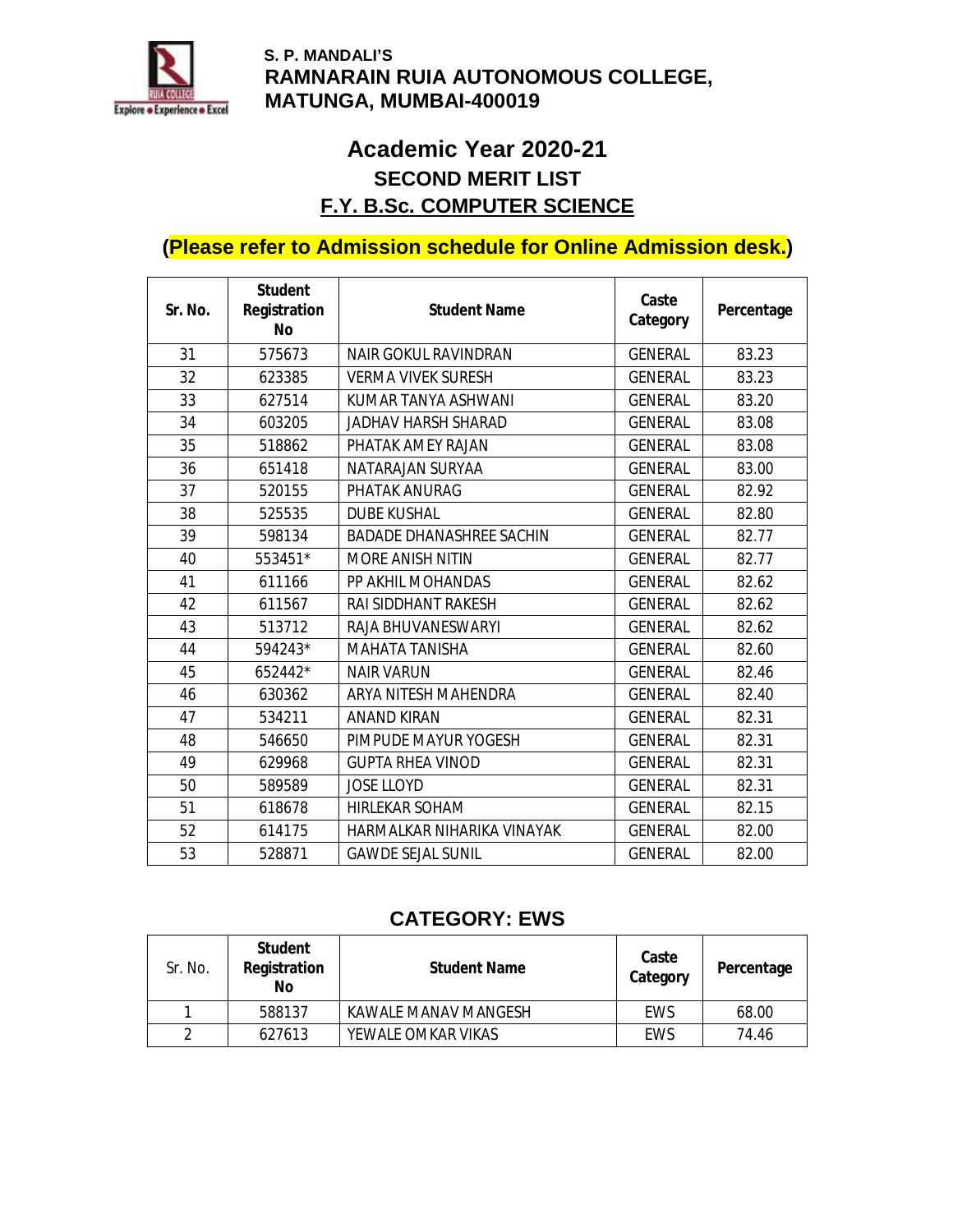

# **Academic Year 2020-21 SECOND MERIT LIST F.Y. B.Sc. COMPUTER SCIENCE**

## **(Please refer to Admission schedule for Online Admission desk.)**

| Sr. No.        | Student<br>Registration<br>No. | Student Name                 | Caste<br>Category | Percentage |
|----------------|--------------------------------|------------------------------|-------------------|------------|
| 1              | 539293*                        | <b>MAILPRADFFP</b>           | <b>OBC</b>        | 84.20      |
| $\mathfrak{p}$ | 623546                         | <b>DOLAS RUCHITA RAJU</b>    | <b>OBC</b>        | 82.31      |
| 3              | 566259                         | <b>BHAGWAN HARSHAD VIKAS</b> | OBC.              | 81.54      |
| 4              | 565333*                        | <b>GHADI VAIBHAV HARIDAS</b> | OBC.              | 81.38      |
| 5              | 536687                         | PENDURKAR HRISHIKESH PRAMOD  | OBC.              | 81.08      |
| 6              | 527553                         | <b>BANE SANKALP SANJAY</b>   | <b>OBC</b>        | 81.08      |
| 7              | 574093                         | NAGVEKAR MAKARAND UDAY       | <b>OBC</b>        | 80.62      |
| 8              | 552342                         | PHADKALE AMEY VIJAY          | OBC.              | 80.62      |
| 9              | 621127                         | KANDORIYA VIKRAM DHARNAT     | <b>OBC</b>        | 80.62      |
| 10             | 539424                         | VESVIKAR BHUMIKA RUPESH      | <b>OBC</b>        | 80.31      |
| 11             | 626639                         | DHOLE PRAJAKTA RAJENDRA      | <b>OBC</b>        | 80.31      |
| 12             | 589997                         | SHIRKE ATHARV AJIT           | <b>OBC</b>        | 80.31      |

### **CATEGORY: OBC**

#### **CATEGORY: SBC**

| Sr. No. | Student<br>Registration<br>No | <b>Student Name</b>    | Caste<br>Category | Percentage |
|---------|-------------------------------|------------------------|-------------------|------------|
|         | 642871                        | TANDEL KHUSHAL BHUSHAN | <b>SBC</b>        | 82.00      |
|         | 599080                        | PADALA ASHWINI         | <b>SBC</b>        | 80.77      |

### **CATEGORY: SEBC**

| Sr. No.        | Student<br>Registration<br>No | <b>Student Name</b>                  | Caste<br>Category | Percentage |
|----------------|-------------------------------|--------------------------------------|-------------------|------------|
|                | 535499                        | NIKAM TANMAY ASHOK                   | <b>SEBC</b>       | 79.54      |
| $\mathfrak{p}$ | 641188                        | POPHALE TEJAS SANDEEP                | <b>SEBC</b>       | 79.23      |
| 3              | 601285                        | <b>BHOSALE GAURISH SANJAY</b>        | <b>SEBC</b>       | 79.08      |
|                | 584125                        | <b>GHADIGAONKAR PRATHAM PRASHANT</b> | <b>SEBC</b>       | 78.15      |
| 5              | 591613                        | KOTHAWALE SAKSHI SURESH              | <b>SEBC</b>       | 77.54      |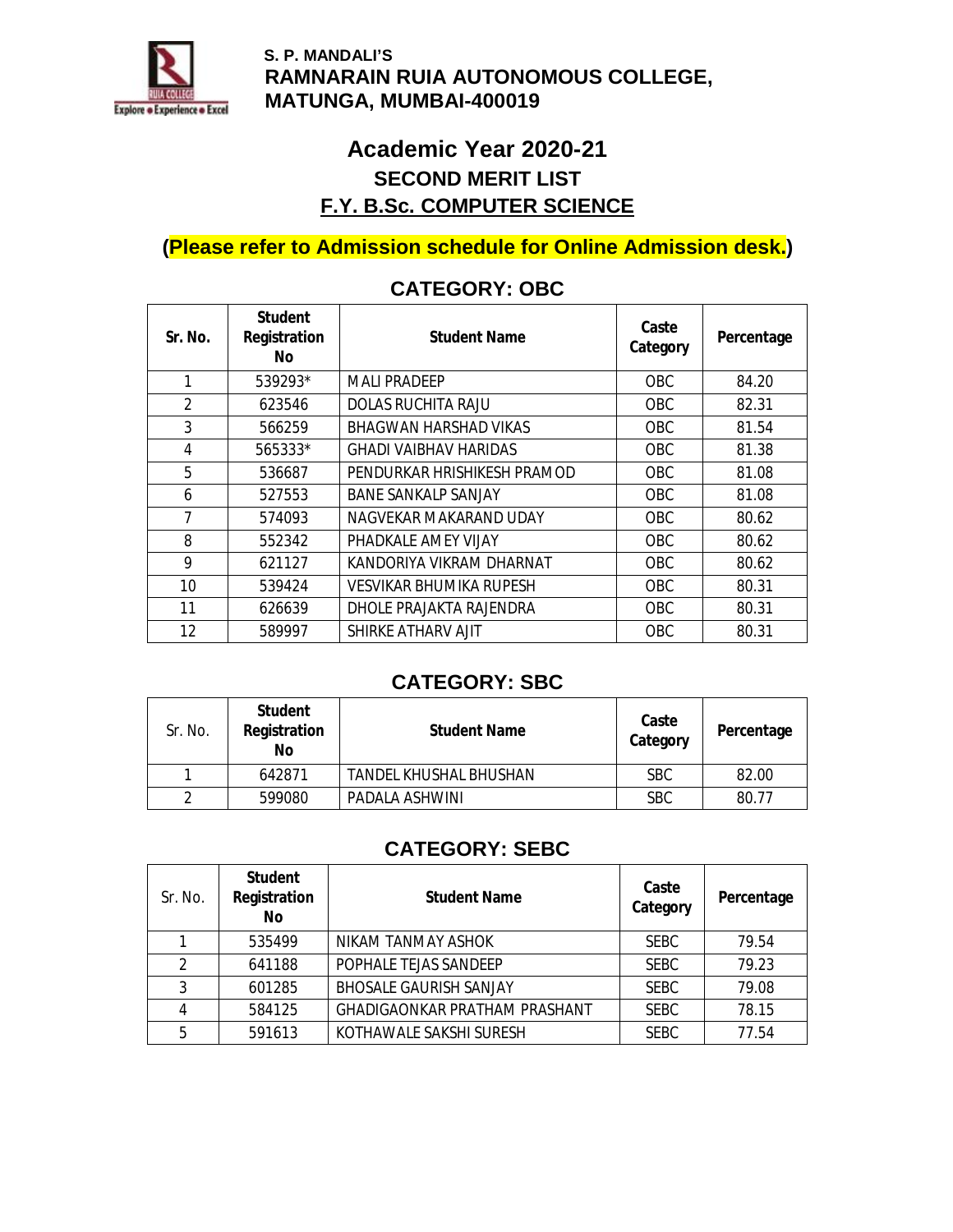

# **Academic Year 2020-21 SECOND MERIT LIST F.Y. B.Sc. COMPUTER SCIENCE**

## **(Please refer to Admission schedule for Online Admission desk.)**

| Sr. No.        | Student<br>Registration<br>No | <b>Student Name</b>          | Caste<br>Category | Percentage |
|----------------|-------------------------------|------------------------------|-------------------|------------|
|                | 516395                        | NAGOTKAR RAJ NARENDRA        | SC                | 83.23      |
| $\overline{2}$ | 519886                        | <b>JAMNE PARITA RAKESH</b>   | <b>SC</b>         | 82.92      |
| 3              | 515726                        | <b>KAVASIA DHIREN HITESH</b> | <b>SC</b>         | 82.00      |
| 4              | 564533                        | <b>HABBU VEDANT RAMESH</b>   | <b>SC</b>         | 81.38      |
| 5              | 630655                        | <b>KEDARE HARSHVARDHAN</b>   | <b>SC</b>         | 81.23      |
| 6              | 553618                        | <b>SALVI ANAGHA RAJESH</b>   | <b>SC</b>         | 78.92      |
| 7              | 616642                        | <b>BELE NATASHA ASHISH</b>   | <b>SC</b>         | 78.31      |

### **CATEGORY: SC**

#### **CATEGORY: ST**

| Sr. No. | Student<br>Registration<br>No | <b>Student Name</b>           | Caste<br>Category | Percentage |
|---------|-------------------------------|-------------------------------|-------------------|------------|
|         | 620103                        | <b>BAMBLE SWATI RAGHUNATH</b> | ST                | 68.15      |
| າ       | 644718                        | <b>DHANORKAR VIPUL</b>        | <b>ST</b>         | 66.31      |

### **CATEGORY: VJ/DT**

| Sr. No. | Student<br>Registration<br>No | <b>Student Name</b>  | Caste<br>Category | Percentage |
|---------|-------------------------------|----------------------|-------------------|------------|
|         | 650379                        | PAWAR MAYURI PREMDAS | VJ / DT(A)        | 89.38      |
| 2       | 544591                        | PAWAR PRANAY MANSING | VJ / DT(A)        | 79.69      |

## **CATEGORY: NT B**

| Sr. No. | <b>Student</b><br>Registration<br>No | <b>Student Name</b>      | Caste<br>Category | Percentage |
|---------|--------------------------------------|--------------------------|-------------------|------------|
|         | 531202                               | LAD RASHI SUNIL          | NT-B              | 86.46      |
| 2       | 575385                               | <b>GIRI TANAY VACHAN</b> | NT-B              | 80.31      |